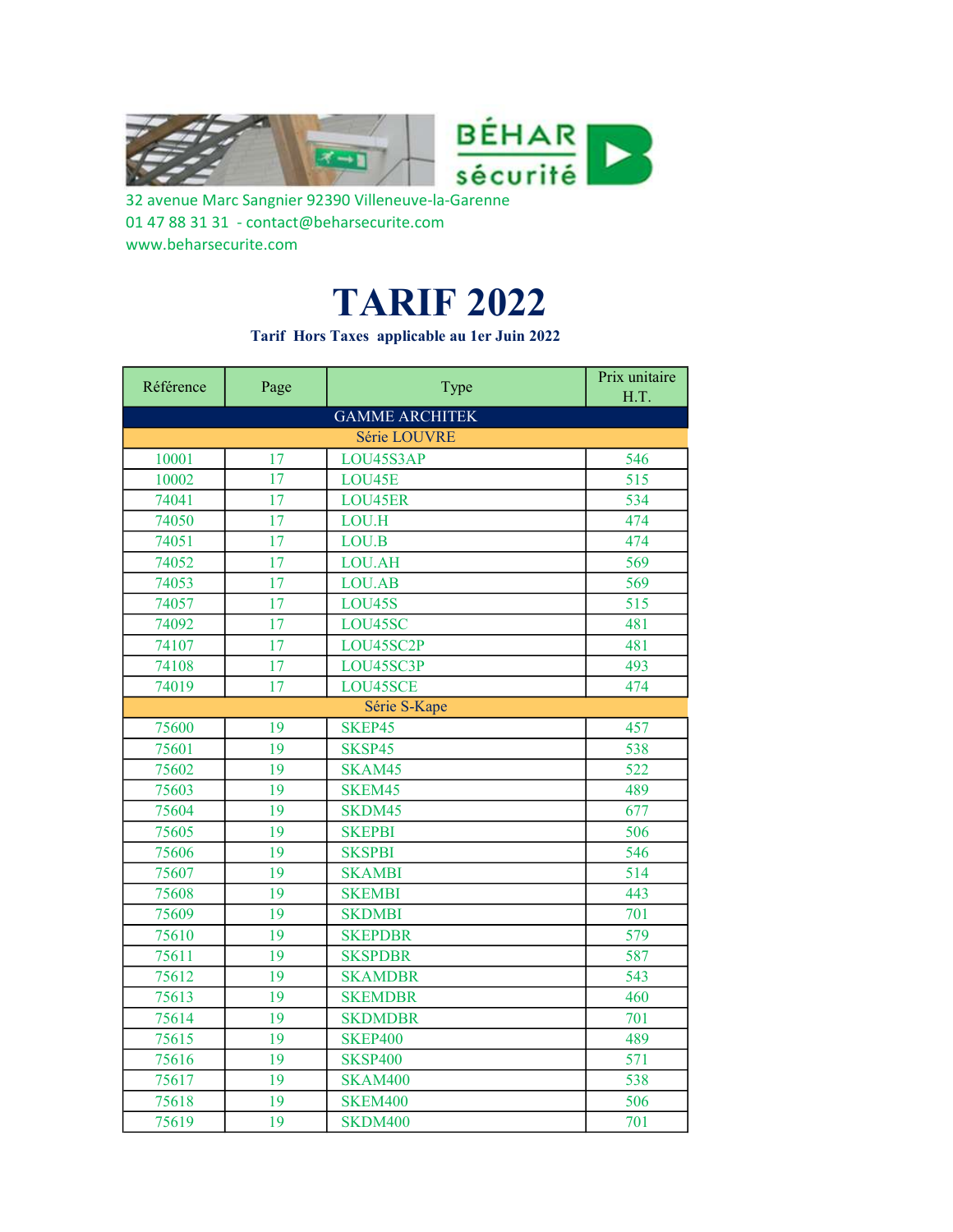| 75620 | 19 | SKEP45A         | 465 |
|-------|----|-----------------|-----|
| 75621 | 19 | SKSP45A         | 546 |
| 75622 | 19 | SKAM45A         | 530 |
| 75623 | 19 | SKEM45A         | 498 |
| 75624 | 19 | SKDM45A         | 685 |
| 75625 | 19 | <b>SKEPBIA</b>  | 514 |
| 75626 | 19 | <b>SKSPBIA</b>  | 555 |
| 75627 | 19 | <b>SKAMBIA</b>  | 522 |
| 75628 | 19 | <b>SKEMBIA</b>  | 452 |
| 75629 | 19 | <b>SKDMBIA</b>  | 709 |
| 75630 | 19 | <b>SKEPDBRA</b> | 587 |
| 75631 | 20 | <b>SKSPDBRA</b> | 595 |
| 75632 | 20 | <b>SKAMDBRA</b> | 551 |
| 75633 | 20 | <b>SKEMDBRA</b> | 631 |
| 75634 | 20 | <b>SKDMDBRA</b> | 709 |
| 75635 | 20 | SKEP400A        | 498 |
| 75636 | 20 | SKSP400A        | 579 |
| 75637 | 20 | SKAM400A        | 546 |
| 75638 | 20 | SKEM400A        | 514 |
| 75639 | 20 | SKDM400A        | 709 |
| 75640 | 20 | SKEP45SC        | 473 |
| 75641 | 20 | SKSP45SC        | 538 |
| 75642 | 20 | SKAM45SC        | 494 |
| 75643 | 20 | SKEM45SC        | 423 |
| 75644 | 20 | SKDM45SC        | 685 |
| 75645 | 20 | SKEP400SC       | 506 |
| 75646 | 20 | SKSP400SC       | 587 |
| 75647 | 20 | SKAM400SC       | 555 |
| 75648 | 20 | SKEM400SC       | 522 |
| 75649 | 20 | SKDM400SC       | 717 |
|       |    | Série Spark     |     |
| 74200 | 23 | SPEP45          | 256 |
| 74201 | 23 | <b>SPE1P45</b>  | 256 |
| 74202 | 23 | SPAP45          | 280 |
| 74203 | 23 | <b>SPA1P45</b>  | 280 |
| 74210 | 23 | <b>SPEPBI</b>   | 314 |
| 74211 | 23 | <b>SPE1PBI</b>  | 314 |
| 74212 | 23 | <b>SPAPBI</b>   | 338 |
| 74213 | 23 | <b>SPA1PBI</b>  | 338 |
| 74218 | 23 | <b>SPEPDBR</b>  | 314 |
| 74220 | 23 | <b>SPAPDBR</b>  | 341 |
| 74301 | 23 | SPE1P45SC       | 268 |
| 74302 | 23 | SPAP45SC        | 291 |
| 74303 | 23 | SPA1P45SC       | 291 |
| 74350 | 23 | SPEP45A         | 280 |
| 74351 | 23 | SPE1P45A        | 280 |
| 74352 | 23 | SPAP45A         | 302 |
| 74353 | 23 | SPA1P45A        | 302 |
| 74360 | 23 | <b>SPEPBIA</b>  | 338 |
| 74361 | 23 | <b>SPE1PBIA</b> | 338 |
| 74362 | 23 | <b>SPAPBIA</b>  | 361 |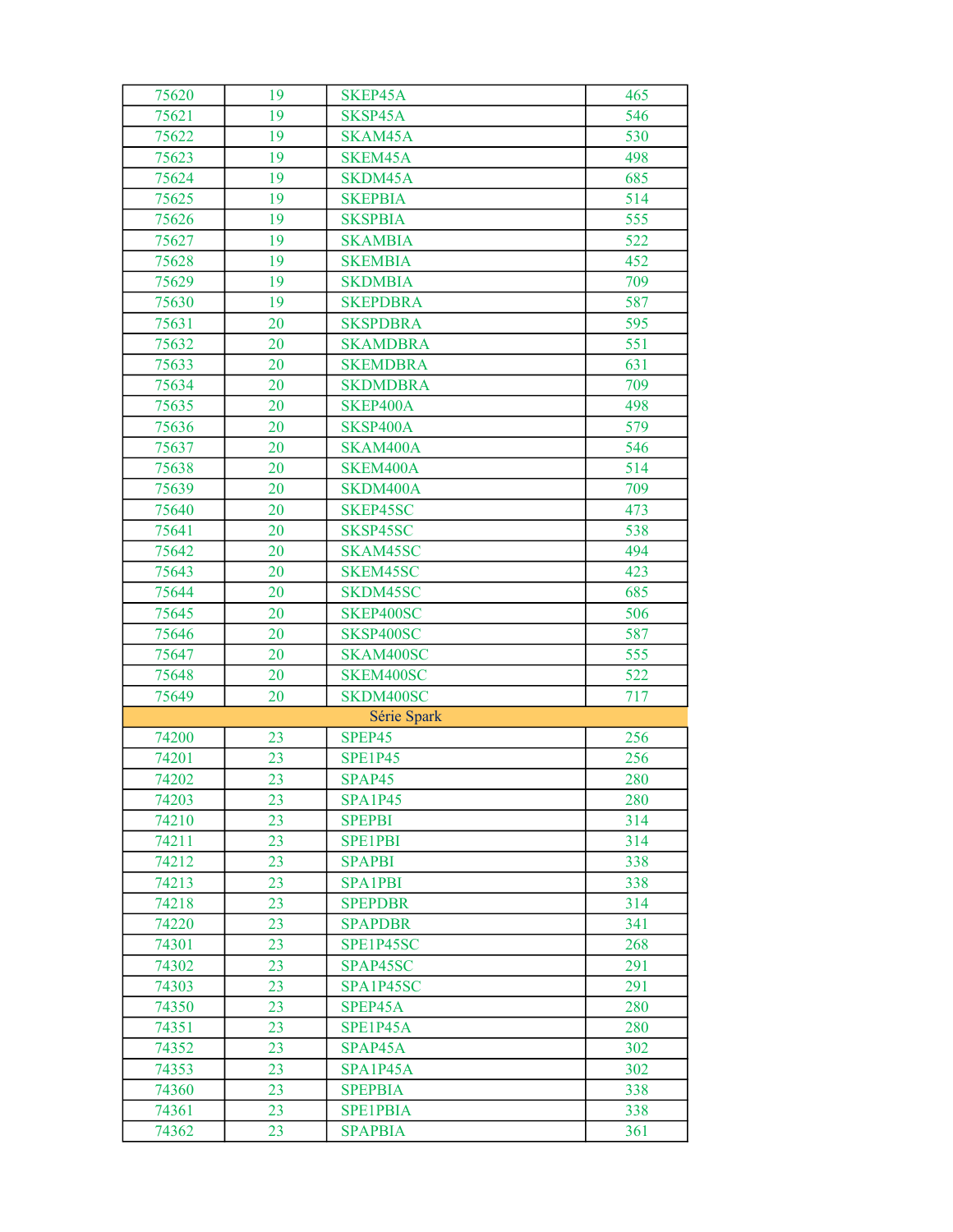| 74363 | 23 | <b>SPA1PBIA</b>    | 361 |
|-------|----|--------------------|-----|
| 74368 | 23 | <b>SPEPDBRA</b>    | 338 |
| 74370 | 23 | <b>SPAPDBRA</b>    | 361 |
| 74554 | 23 | SPEP45SC           | 268 |
| 74204 | 25 | SPAM45             | 280 |
| 74205 | 25 | <b>SPA1M45</b>     | 280 |
| 74206 | 25 | SPPM45             | 302 |
| 74207 | 25 | <b>SPP1M45</b>     | 302 |
| 74208 | 25 | SPDM45             | 302 |
| 74209 | 25 | SPD1M45            | 302 |
| 74214 | 25 | <b>SPAMBI</b>      | 338 |
| 74215 | 25 | <b>SPA1MBI</b>     | 338 |
| 74216 | 25 | <b>SPDMBI</b>      | 361 |
| 74217 | 25 | <b>SPD1MBI</b>     | 361 |
| 74221 | 25 | <b>SPAMDBR</b>     | 338 |
| 74222 | 25 | <b>SPDMDBR</b>     | 361 |
| 74304 | 25 | SPAM45SC           | 291 |
| 74305 | 25 | SPA1M45SC          | 291 |
| 74306 | 25 | SPDM45SC           | 314 |
| 74307 | 25 | SPD1M45SC          | 314 |
| 74312 | 25 | SPPM45SC           | 314 |
| 74313 | 25 | SPP1M45SC          | 314 |
| 74354 | 25 | SPAM45A            | 302 |
| 74355 | 25 | SPA1M45A           | 302 |
| 74356 | 25 | SPPM45A            | 326 |
| 74357 | 25 | SPP1M45A           | 326 |
| 74358 | 25 | SPDM45A            | 326 |
| 74359 | 25 | SPD1M45A           | 326 |
| 74364 | 25 | <b>SPAMBIA</b>     | 361 |
| 74365 | 25 | <b>SPA1MBIA</b>    | 361 |
| 74366 | 25 | <b>SPDMBIA</b>     | 385 |
| 74367 | 25 | <b>SPD1MBIA</b>    | 385 |
| 74371 | 25 | <b>SPAMDBRA</b>    | 361 |
| 74372 | 25 | <b>SPDMDBRA</b>    | 385 |
| 74227 | 25 | <b>DECOR SPARK</b> | 79  |
| 74385 | 25 | <b>SPMBI</b>       | 365 |
| 74219 | 26 | <b>SPPM400</b>     | 314 |
| 74223 | 26 | <b>SPEP400</b>     | 268 |
| 74224 | 26 | <b>SPAP400</b>     | 291 |
| 74225 | 26 | <b>SPAM400</b>     | 291 |
| 74226 | 26 | SPDM400            | 314 |
| 74300 | 26 | SPPM400SC          | 338 |
| 74308 | 26 | SPEP400SC          | 280 |
| 74309 | 26 | SPAP400SC          | 314 |
| 74310 | 26 | SPAM400SC          | 314 |
| 74311 | 26 | SPDM400SC          | 338 |
| 74373 | 26 | SPEP400A           | 291 |
| 74374 | 26 | SPAP400A           | 314 |
| 74375 | 26 | SPAM400A           | 314 |
| 74376 | 26 | SPDM400A           | 338 |
| 74377 | 26 | SPPM400A           | 338 |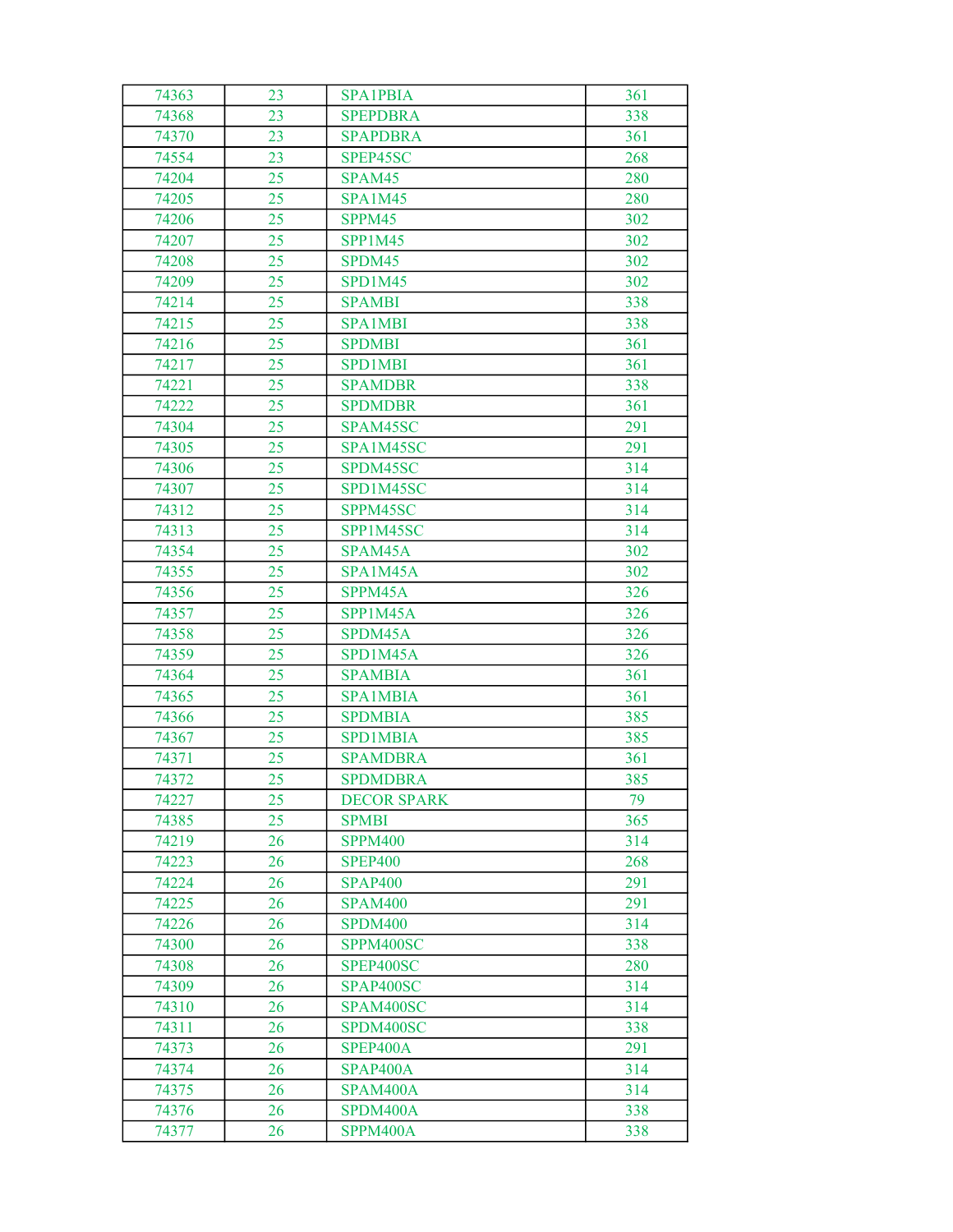| Série SQUARE   |          |                                 |            |
|----------------|----------|---------------------------------|------------|
| 74056          | 31       | <b>ETALCA</b>                   | 358        |
| 74069          | 31       | <b>EALCA</b>                    | 407        |
| 74072          | 31       | <b>ETALCABI</b>                 | 388        |
| 74074          | 31       | <b>ETELCA</b>                   | 358        |
| 75020          | 31       | <b>ESCLCA</b>                   | 407        |
|                |          | Série ETAL                      |            |
| 74040          | 33       | <b>ETALE2R</b>                  | 465        |
| 74044          | 33       | ETALE2R400                      | 489        |
| 74042          | 33       | ETEL2R                          | 454        |
| 74045          | 33       | ETEL2R400                       | 477        |
| 74032          | 33       | <b>ETALE 2</b>                  | 465        |
| 74033          | 33       | ETE 2L7                         | 454        |
| 74125          | 33       | ETAS28 (largeur 280 mm)         | 411        |
| 74126          | 33       | ETAS18 (largeur 180 mm)         | 399        |
| 74127          | 33       | ETS28 (largeur 280 mm)          | 341        |
| 74128          | 33       | ETS18 (largeur 180 mm)          | 329        |
|                |          | Série CRISTAL                   |            |
| 33490          | 35       | CRM <sub>2</sub>                | 350        |
| 33491          | 35       | CRE2                            | 398        |
| 33492          | 35       | <b>CRM2SC</b>                   | 338        |
| 33493          | 35       | <b>CRE2SC</b>                   | 350        |
|                |          | Série VISTA                     |            |
| 33494          | 37       | VISTA2L                         | 333        |
| 33495          | 37       | VISTA2D                         | 368        |
| 33496          | 37       | <b>VISTA2DF</b>                 | 415        |
| 33497          | 37       | VISTA2P                         | 368        |
| 33498          | 37       | <b>VISTA2PF</b>                 | 415        |
| 33499          | 37       | VISTA2SC                        | 297        |
| 33503          | 37       | VISTA 2L "Salle de Cinéma"      | 320        |
| 33500          | 37       | VISTA2SC "Salle de Cinéma"      | 291        |
|                |          | <b>GAMME ESTHETIK</b>           |            |
|                |          | Série STAR                      |            |
| 33374          | 41       | <b>STAR1L</b>                   | 230        |
| 33375          | 41       | <b>STAR1EL</b>                  | 316        |
| 33376          | 41       | <b>STAREEL</b>                  | 333        |
| 33377          | 41       | STAR360SC                       | 305        |
| 43500          | 41<br>41 | <b>STAR RE</b>                  | 315        |
| 43469          |          | <b>STARL</b>                    | 257        |
| 43470          | 41<br>41 | <b>STARH</b>                    | 262<br>262 |
| 43471<br>43474 | 41       | STAR <sub>16</sub>              | 316        |
| 43475          | 41       | <b>STAREL</b><br><b>STARELH</b> | 271        |
|                |          |                                 | 364        |
| 43476<br>43492 | 41<br>41 | STAREL16<br><b>STARLP</b>       | 292        |
| 43493          | 41       | <b>STAR AMB</b>                 | 305        |
| 43494          | 41       | <b>STAR DBR</b>                 | 294        |
| 43495          | 41       | <b>TAR1LET</b>                  | 252        |
| 44501          | 41       | <b>STAR 1RE</b>                 | 292        |
| 74102          | 41       | <b>STARLCINEMA</b>              | 289        |
| 74103          | 41       | <b>STAR1LCINEMA</b>             | 272        |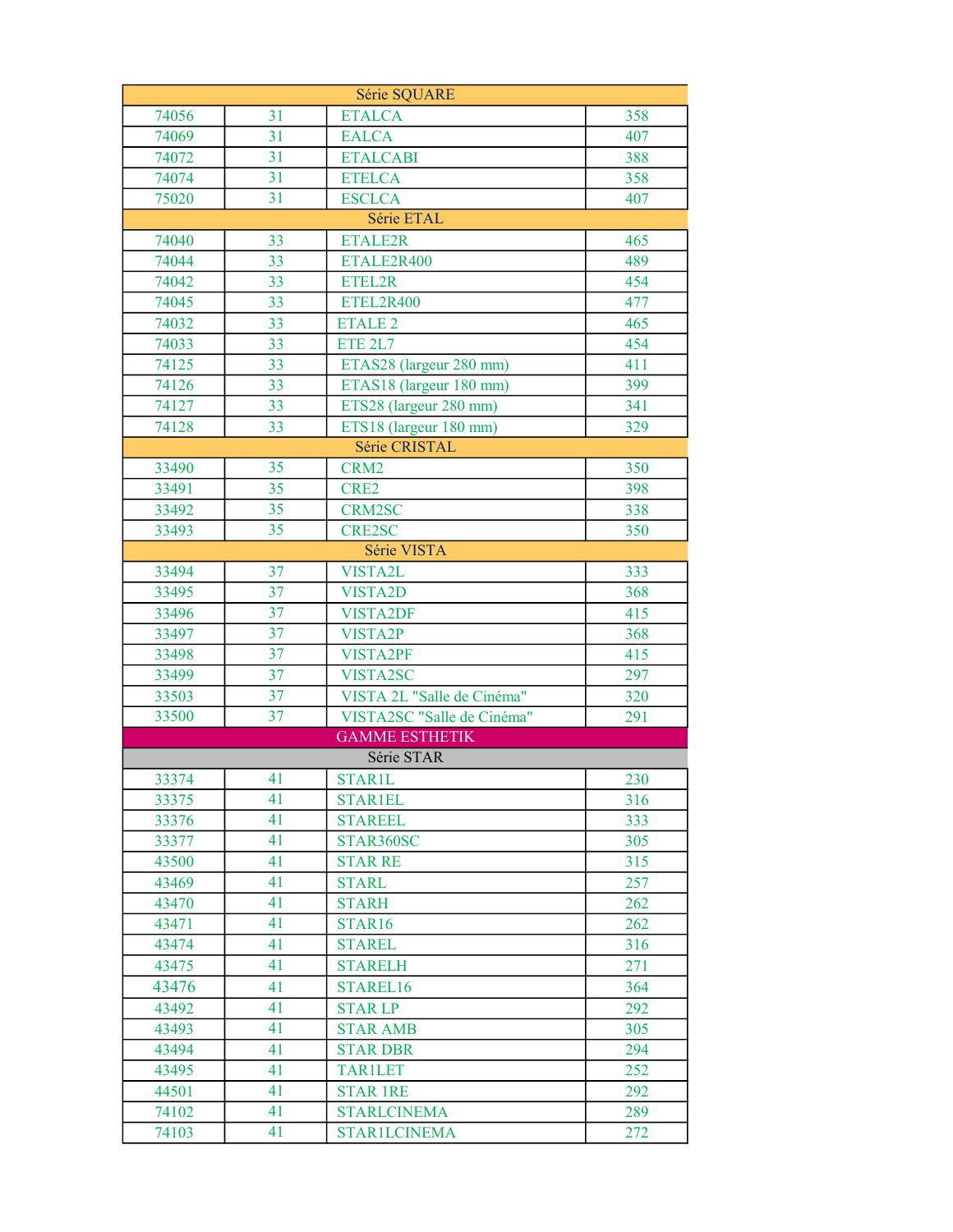| 74114           | 41 | <b>STARRH</b>   | 288 |  |
|-----------------|----|-----------------|-----|--|
| 74115           | 41 | STARR45         | 270 |  |
| 74116           | 41 | STAR1R45        | 281 |  |
| 74117           | 41 | <b>STARRBI</b>  | 300 |  |
| 74120           | 41 | STARR2          | 270 |  |
| 74121           | 41 | <b>STARR2BI</b> | 342 |  |
| 74122           | 41 | STAR1R2         | 281 |  |
|                 |    | Série ET        |     |  |
| 43665           | 43 | <b>RITSL</b>    | 321 |  |
| 53373           | 43 | RITS5/L         | 251 |  |
| 63700           | 43 | <b>ETALC</b>    | 209 |  |
| 63701           | 43 | ETALC1          | 209 |  |
| 63704           | 43 | <b>ETALESI</b>  | 180 |  |
| 63705           | 43 | ETALESI80       | 180 |  |
| 74070           | 43 | <b>ETALHAB</b>  | 247 |  |
| 74071           | 43 | <b>ETAL BI</b>  | 286 |  |
| 75057           | 43 | <b>ETEL 4C</b>  | 349 |  |
|                 |    | Série CLAS      |     |  |
| 43295           | 45 | <b>CLAS/H</b>   | 288 |  |
| 43296           | 45 | <b>CLASAMB</b>  | 311 |  |
| 43477           | 45 | <b>CLASL</b>    | 290 |  |
| 44000           | 45 | <b>CLAS1L</b>   | 294 |  |
| 44001           | 45 | <b>CLAS3L</b>   | 305 |  |
| 44002           | 45 | <b>CLAS2L</b>   | 305 |  |
| 44003           | 45 | <b>CLAS4L</b>   | 309 |  |
| 44004           | 45 | <b>CLAS5L</b>   | 309 |  |
| 44005           | 45 | <b>CLAS1AMB</b> | 315 |  |
| 43297           | 45 | <b>CLASBI</b>   | 311 |  |
|                 |    | Série CT        |     |  |
| 33082           | 46 | <b>CTL</b>      | 234 |  |
| 33088           | 46 | <b>CTSL</b>     | 211 |  |
| 33089           | 46 | <b>CTPL</b>     | 152 |  |
|                 |    | Série CS        |     |  |
| 33071           | 47 | <b>CSL</b>      | 135 |  |
| 33409           | 47 | <b>CSETL</b>    | 147 |  |
| 75050           | 47 | <b>ETE1000</b>  | 282 |  |
| 40652           | 47 | <b>CS1000</b>   | 224 |  |
| 43057           | 47 | <b>CSEL</b>     | 203 |  |
|                 |    | Série SPOT      |     |  |
| 43480           | 49 | <b>SPOL</b>     | 189 |  |
| 43801           | 49 | <b>SPO400S</b>  | 403 |  |
| 43480R          | 49 | <b>SPOLR</b>    | 148 |  |
| 43800           | 49 | <b>SPO400</b>   | 464 |  |
| 73101           | 49 | EA360           | 471 |  |
| 43481           | 49 | <b>SPOA 350</b> | 497 |  |
| Série CYLINDRIK |    |                 |     |  |
| 33053           | 51 | <b>CYEL</b>     | 331 |  |
| 43259           | 51 | <b>CYE340</b>   | 468 |  |
| 43260           | 51 | CYE60L          | 401 |  |
| 43261           | 51 | CYE8L           | 401 |  |
| 43262           | 51 | CYE16           | 552 |  |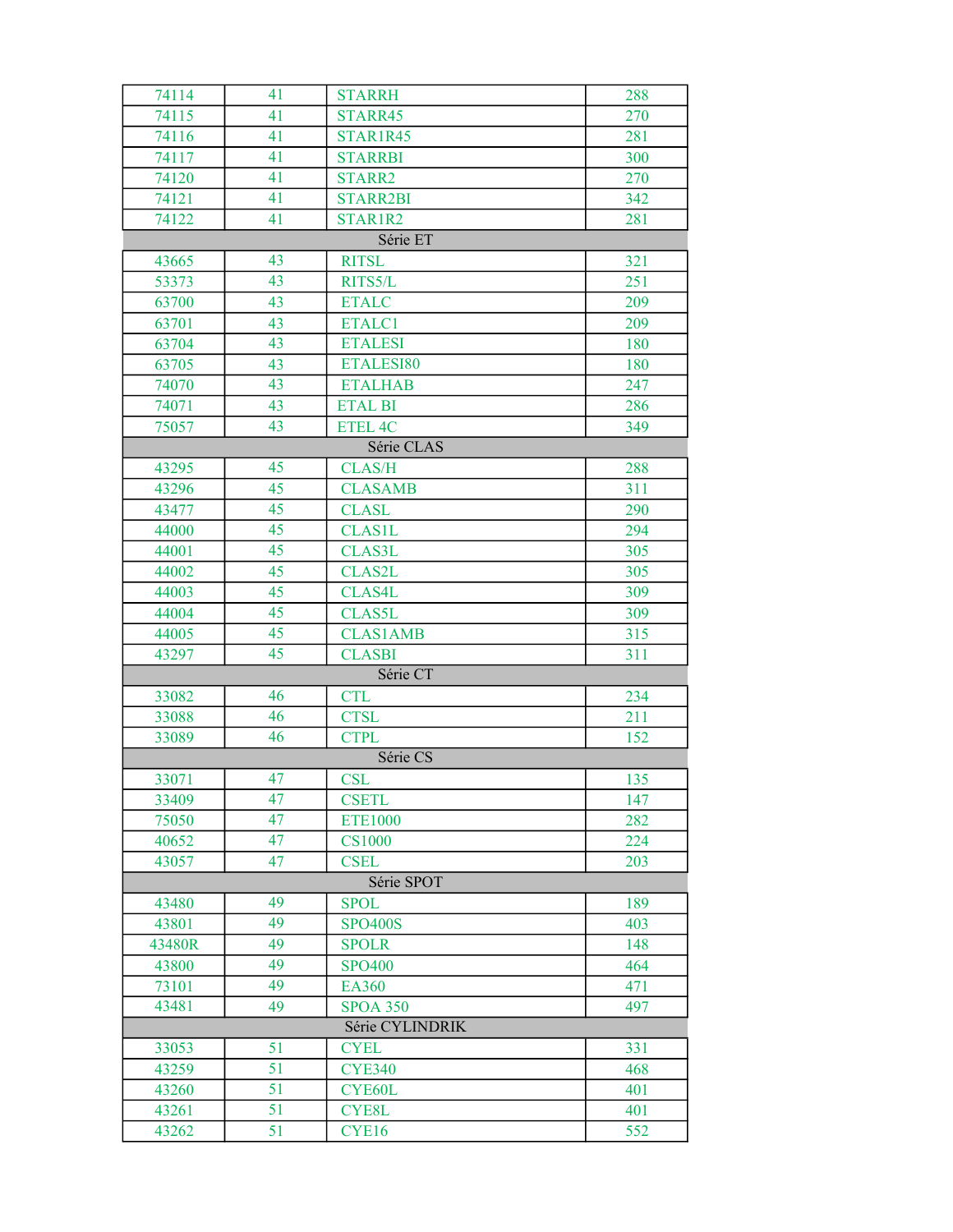| 43600 | 51 | <b>CYEE.A</b>                                | 501     |
|-------|----|----------------------------------------------|---------|
| 43601 | 51 | <b>CYEE.SC</b>                               | 354     |
| 53258 | 51 | <b>CYE60ADR</b>                              | 424     |
| 74090 | 51 | <b>CYE340ADR</b>                             | 515     |
| 74098 | 51 | CYE45SC                                      | 425     |
| 74099 | 51 | CYE360SC                                     | 501     |
| 75018 | 51 | CYEA45                                       | 425     |
| 75019 | 51 | CYEA450                                      | 479     |
| 75033 | 51 | <b>ADF360</b>                                | 1 2 0 8 |
| 75034 | 51 | <b>ADF 360A</b>                              | 1 3 1 3 |
| 75036 | 51 | ADF 360SC                                    | 1 208   |
|       |    | <b>GAMME PRATIK</b>                          |         |
|       |    | Série ECLAT <sup>2</sup> SAILLIE             |         |
| 37917 | 60 | <b>BA450G</b>                                | 260     |
| 37971 | 60 | BA60GLO2                                     | 137     |
| 34600 | 60 | BA60LA2                                      | 199     |
| 36203 | 60 | BA60GLA2                                     | 209     |
| 37912 | 60 | <b>BH10LO2</b>                               | 120     |
| 37916 | 60 | BA16GLO2                                     | 176     |
| 34602 | 60 | BA500LA                                      | 244     |
| 37905 | 60 | <b>BA450</b>                                 | 231     |
| 37907 | 60 | <b>BA1602</b>                                | 163     |
| 37909 | 60 | <b>BA60LO2</b>                               | 114     |
| 37915 | 60 | BH10GLO2                                     | 151     |
| 37918 | 61 | <b>AET609LO2</b>                             | 151     |
| 37921 | 61 | <b>AET450G</b>                               | 264     |
| 34601 | 61 | AET60LA2                                     | 224     |
| 36205 | 61 | AET609LA2                                    | 260     |
| 34603 | 61 | AET500LA                                     | 256     |
| 34605 | 61 | AET60DBRA2                                   | 213     |
| 34604 | 61 | <b>AET160A2</b>                              | 211     |
| 37906 | 61 | <b>AET450</b>                                | 234     |
| 37908 | 61 | <b>AET16O2</b>                               | 172     |
| 37910 | 61 | AET60LO2                                     | 118     |
| 37911 | 61 | AET60DBR2                                    | 181     |
| 37913 | 61 | AET10LO2                                     | 123     |
| 37919 | 61 | <b>AET109LO2</b>                             | 159     |
| 37920 | 61 | <b>AET16GO2</b>                              | 179     |
| 40653 | 61 | CSPL <sub>2</sub>                            | 142     |
| 40654 | 61 | <b>CSPEL2</b>                                | 150     |
| 40655 | 61 | <b>CSAL2</b>                                 | 201     |
| 40656 | 61 | <b>CSALE2</b>                                | 225     |
| 75063 | 61 | CSPGSL2                                      | 195     |
| 75064 | 61 | <b>CSPEGSL2</b>                              | 172     |
|       |    | Série ECLAT <sup>2</sup> VASQUE TRIANGULAIRE |         |
| 37914 | 62 | BA60NSLO2                                    | 142     |
| 37957 | 62 | BH10NSLO2                                    | 155     |
| 37958 | 62 | BA16NSO2                                     | 195     |
| 37959 | 62 | <b>BA450NS2</b>                              | 317     |
| 37960 | 62 | AET60NSLA2                                   | 223     |
| 37961 | 62 | AET60NSLO2                                   | 142     |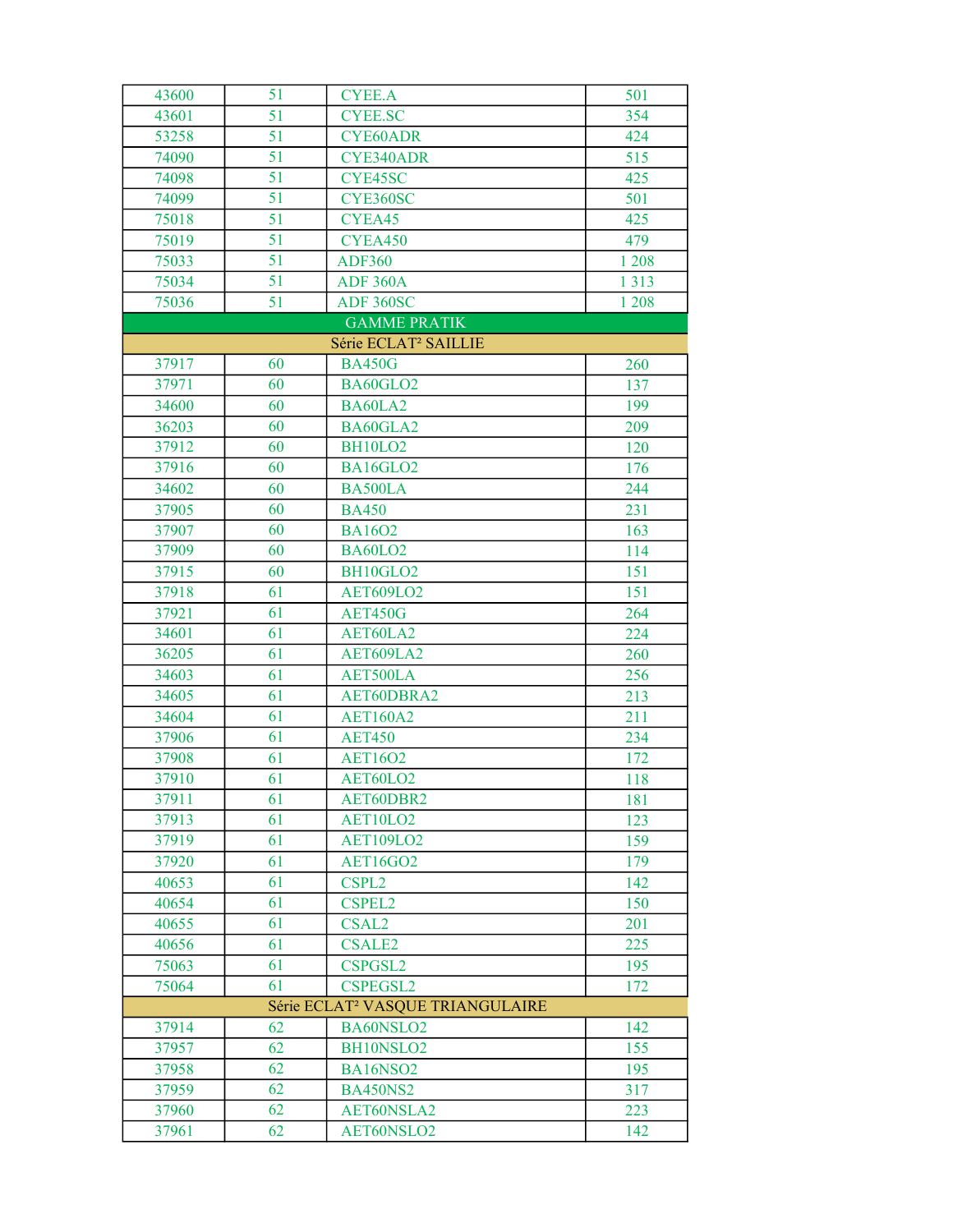| 37962 | 62 | AET10NSLO2                                                                             | 152 |
|-------|----|----------------------------------------------------------------------------------------|-----|
| 37963 | 62 | AET16NSLO2                                                                             | 177 |
| 37964 | 62 | AET450NS                                                                               | 345 |
| 37970 | 62 | BA60NSLA2                                                                              | 197 |
| 75073 | 62 | <b>CSPNSL2</b>                                                                         | 169 |
| 75074 | 62 | <b>CSPENSL2</b>                                                                        | 180 |
|       |    | Série ECLAT <sup>2</sup> APPLICATIONS SPECIALES ET ACCESSOIRESSPÉCIALES ET ACCESSOIRES |     |
| 75051 | 63 | EA85500                                                                                | 279 |
| 75058 | 63 | <b>BA500L</b>                                                                          | 279 |
|       |    | Série ECLAT <sup>2</sup> SEMI-ENCASTRE                                                 |     |
| 37930 | 64 | BA85PLO2                                                                               | 176 |
| 37931 | 64 | BA60EGL2                                                                               | 187 |
| 37932 | 64 | BH85PLO2                                                                               | 189 |
| 37933 | 64 | BH10EGL2                                                                               | 201 |
| 37934 | 64 | BA8516O2                                                                               | 215 |
| 37935 | 64 | BA16EGL2                                                                               | 226 |
| 37936 | 64 | BA450EL                                                                                | 299 |
| 37937 | 64 | <b>BA450EG</b>                                                                         | 312 |
| 37938 | 64 | AEE60LO2                                                                               | 224 |
| 37939 | 64 | <b>AEE609L2</b>                                                                        | 231 |
| 37940 | 64 | AEE10LO2                                                                               | 237 |
| 37941 | 64 | <b>AEE109L2</b>                                                                        | 243 |
| 37942 | 64 | AEE16LO2                                                                               | 259 |
| 37943 | 64 | <b>AEE169L2</b>                                                                        | 265 |
| 37944 | 64 | <b>AEE450</b>                                                                          | 374 |
| 37945 | 64 | <b>AEE450G</b>                                                                         | 380 |
| 75065 | 64 | <b>CSP85L2</b>                                                                         | 184 |
| 75066 | 64 | <b>CSPGEL2</b>                                                                         | 256 |
| 75067 | 64 | CSPE85L2                                                                               | 195 |
| 75068 | 64 | <b>CSPEGEL2</b>                                                                        | 256 |
|       |    | Série ECLAT <sup>2</sup> SEMI-ENCASTRE VASQUE TRIANGULAIRE                             |     |
| 37946 | 65 | BA60NLO2                                                                               | 200 |
| 37947 | 65 | BH10NLO2                                                                               | 184 |
| 37948 | 65 | <b>BA16NO2</b>                                                                         | 234 |
| 37949 | 65 | <b>BA450N2</b>                                                                         | 268 |
| 37950 | 65 | AET60NLA2                                                                              | 249 |
| 37951 | 65 | AET60NLO2                                                                              | 189 |
| 37952 | 65 | AET10NLO2                                                                              | 199 |
| 37953 | 65 | AET16NO2                                                                               | 211 |
| 37954 | 65 | <b>AET450N2</b>                                                                        | 308 |
| 37955 | 65 | BA60NLA2                                                                               | 237 |
| 75061 | 65 | <b>CSPNL2</b>                                                                          | 189 |
| 75062 | 65 | <b>CSPENL2</b>                                                                         | 218 |
|       |    | Série ECLAT <sup>2</sup> ENCASTRE                                                      |     |
| 37922 | 66 | BA85RLO <sub>2</sub>                                                                   | 176 |
| 37923 | 66 | BH85RLO2                                                                               | 189 |
| 37924 | 66 | BA16ERO2                                                                               | 215 |
| 37925 | 66 | <b>EA85450N</b>                                                                        | 245 |
| 37926 | 66 | AET60ERL2                                                                              | 179 |
| 37927 | 66 | AET10ERL2                                                                              | 193 |
| 37928 | 66 | AET16ER2                                                                               | 218 |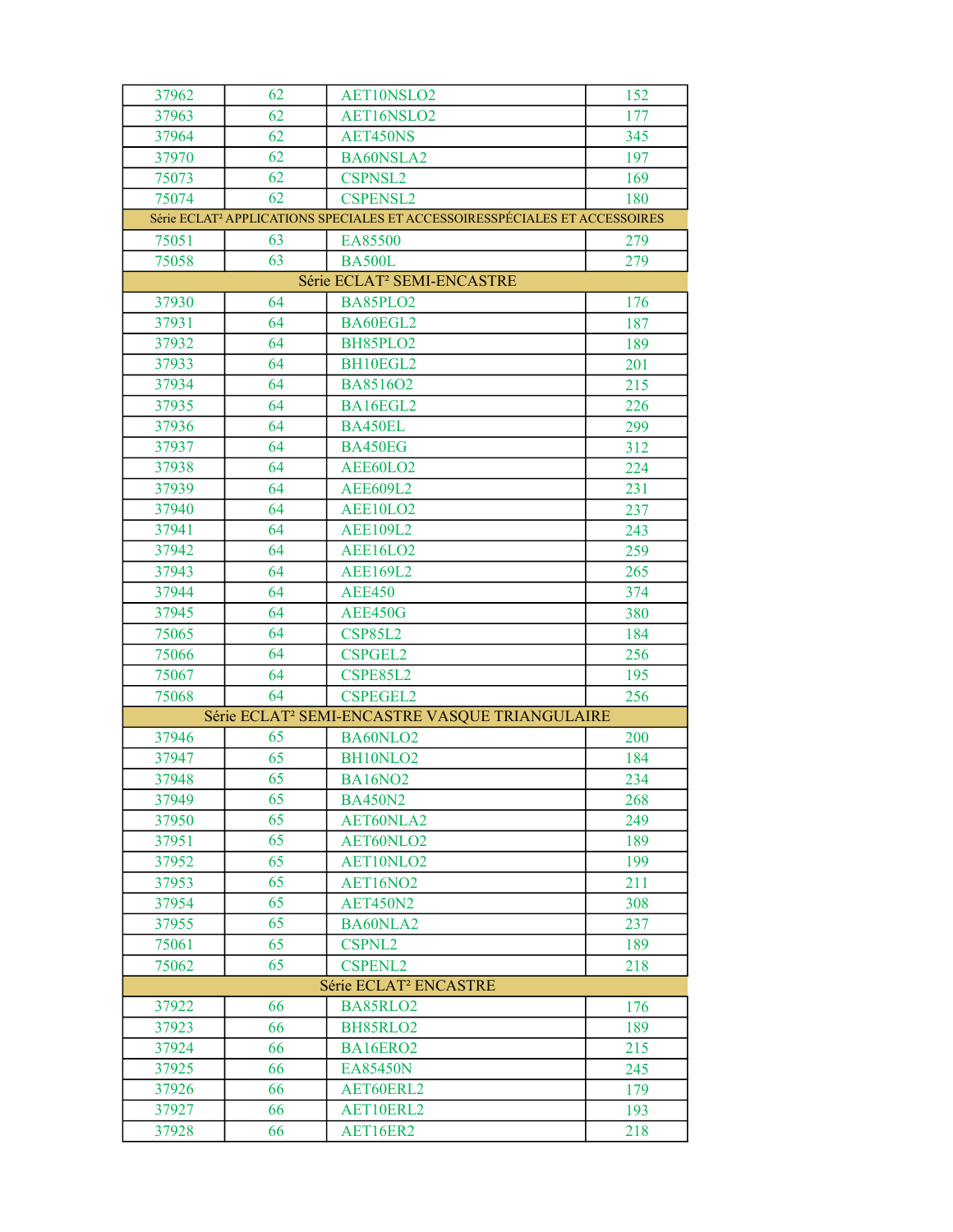| 37929 | 66                             | AET450ER                                              | 302     |  |  |
|-------|--------------------------------|-------------------------------------------------------|---------|--|--|
| 75069 | 66                             | <b>CSP85R2</b>                                        | 184     |  |  |
| 75070 | 66                             | CSPE85R2                                              | 195     |  |  |
| 75071 | 66                             | <b>CSA85R2</b>                                        | 215     |  |  |
| 75072 | 66                             | CSAE85R2                                              | 232     |  |  |
|       |                                | Série ECLAT <sup>2</sup> ENCASTRE VASQUE TRIANGULAIRE |         |  |  |
| 37965 | 67                             | <b>BATRLA2</b>                                        | 237     |  |  |
| 37966 | 67                             | <b>BATRL2</b>                                         | 200     |  |  |
| 37967 | 67                             | BATR10N2                                              | 184     |  |  |
| 37968 | 67                             | <b>BATR162</b>                                        | 234     |  |  |
| 37969 | 67                             | <b>BATR450</b>                                        | 345     |  |  |
|       |                                | <b>GAMME TECHNIK</b>                                  |         |  |  |
|       |                                | Série CYLINDRIK                                       |         |  |  |
| 75023 | 71                             | CYEL10                                                | 351     |  |  |
| 75024 | 71                             | CYEL24                                                | 386     |  |  |
| 75025 | 71                             | CYEL34                                                | 421     |  |  |
| 75026 | 71                             | CYEL43                                                | 445     |  |  |
| 75027 | 71                             | CYEL55                                                | 468     |  |  |
| 75028 | 71                             | CYEL87                                                | 515     |  |  |
|       |                                | Série PARK                                            |         |  |  |
| 33300 | 73                             | HPE/9L                                                | 197     |  |  |
| 33402 | $\overline{73}$                | <b>PARKA</b>                                          | 762     |  |  |
| 33405 | 73                             | <b>PARKB</b>                                          | 727     |  |  |
| 33920 | 73                             | <b>PARKC</b>                                          | 759     |  |  |
|       |                                | Série PHARE                                           |         |  |  |
| 73120 | 75                             | <b>BAPHL</b>                                          | 819     |  |  |
| 73121 | 75                             | <b>BAPHLADR</b>                                       | 866     |  |  |
| 74101 | 75                             | PRO45L                                                | 517     |  |  |
|       |                                | Série REGLETTES                                       |         |  |  |
| 33469 | 76                             | RE10B                                                 | 292     |  |  |
| 33470 | 76                             | RE10N                                                 | 292     |  |  |
| 33471 | 76                             | <b>RE24B</b>                                          | 328     |  |  |
| 33472 | 76                             | RE24N                                                 | 328     |  |  |
| 33473 | 76                             | RE34B                                                 | 351     |  |  |
| 33474 | 76                             | RE34N                                                 | 3512    |  |  |
| 33475 | 76                             | LUEL21                                                | 175     |  |  |
| 33476 | 76                             | LUEL40                                                | 211     |  |  |
|       |                                | TELECOMMANDES ET BAPI                                 |         |  |  |
| 33502 | 77                             | <b>BAPIL</b>                                          | 152     |  |  |
| 33525 | 77                             | CTM2                                                  | 181     |  |  |
| 33526 | 77                             | CTM3                                                  | 228     |  |  |
| 33527 | 77                             | CTM4                                                  | 221     |  |  |
| 33528 | 77                             | CTM <sub>5</sub>                                      | 221     |  |  |
| 33529 | 77                             | CTM <sub>6</sub>                                      | 145     |  |  |
|       | ONDULEURS ET SOURCES CENTRALES |                                                       |         |  |  |
| 35093 | 79                             | <b>Boitier GSM</b>                                    | 1 1 7 0 |  |  |
| 35094 | 79                             | <b>Boitier SurvEye</b>                                | 1 5 2 2 |  |  |
| 35095 | 79                             | Coffret antipanique                                   | 1 0 9 3 |  |  |
| 35096 | 79                             | <b>OND0,25</b>                                        | 5 9 20  |  |  |
| 35098 | 79                             | OND <sub>0,4</sub><br>OND <sub>0</sub> ,5             | 6 771   |  |  |
| 35099 | 79                             |                                                       | 6688    |  |  |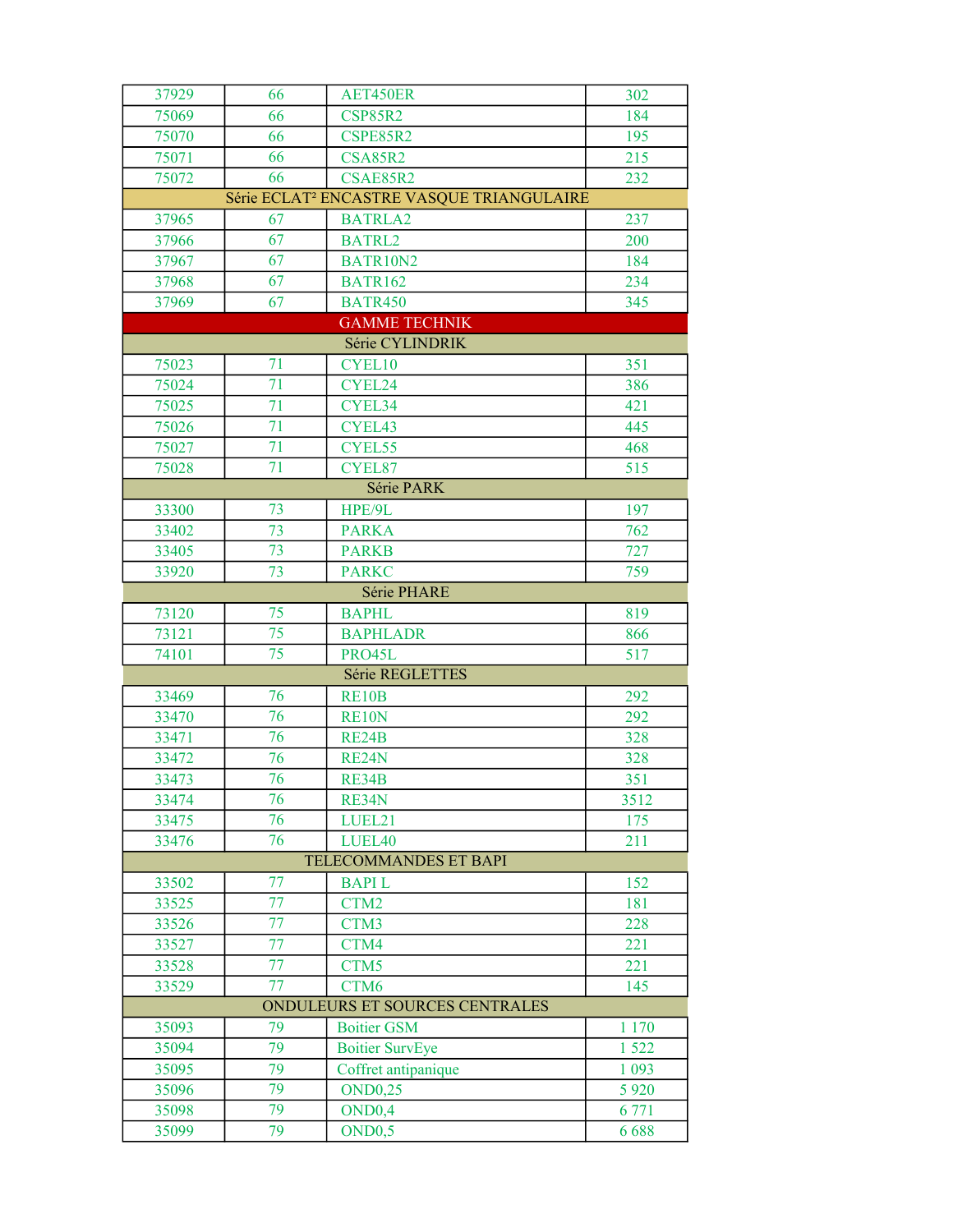| 35100 | 79                 | OND <sub>0</sub> ,6               | 7861    |  |  |  |
|-------|--------------------|-----------------------------------|---------|--|--|--|
| 35101 | 79                 | OND <sub>1</sub>                  | 8 9 4 4 |  |  |  |
| 35102 | 79                 | OND1,5                            | 11 204  |  |  |  |
| 35103 | 79                 | OND <sub>2</sub>                  | 12 795  |  |  |  |
| 35104 | 79                 | OND2,5                            | 14 27 1 |  |  |  |
| 35105 | 79                 | OND3                              | 15819   |  |  |  |
| 35106 | 79                 | OND <sub>5</sub>                  | 22 661  |  |  |  |
| 35107 | 79                 | OND <sub>6</sub>                  | 24 702  |  |  |  |
| 35108 | 79                 | OND4                              | 20 482  |  |  |  |
| 35109 | 79                 | OND <sub>0</sub> ,8               | 8 4 8 1 |  |  |  |
| 35110 | 79                 | OND1,8                            | 11887   |  |  |  |
| 35112 | 79                 | OND7,5                            | 27851   |  |  |  |
| 35300 | 79                 | AE48/110                          | 4 2 7 4 |  |  |  |
| 35301 | 79                 | AE48/240                          | 4 9 0 3 |  |  |  |
| 35302 | 79                 | AE48/360                          | 5 3 2 7 |  |  |  |
| 35303 | 79                 | AE48/480                          | 5 7 3 7 |  |  |  |
| 35304 | 79                 | AE48/600                          | 6 0 5 0 |  |  |  |
| 35305 | 79                 | AE48/800                          | 6 6 7 2 |  |  |  |
| 35306 | 79                 | AE48/960                          | 7 2 8 8 |  |  |  |
| 35307 | 79                 | AE48/1200                         | 7461    |  |  |  |
| 35308 | 79                 | AE48/1440                         | 10738   |  |  |  |
| 35309 | 79                 | AE48/1800                         | 11894   |  |  |  |
| 35310 | 79                 | AE48/2300                         | 13 039  |  |  |  |
| 35311 | 79                 | AE48/2600                         | 14 5 29 |  |  |  |
| 35400 | 79                 | AE110/500                         | 7699    |  |  |  |
| 35401 | 79                 | AE110/900                         | 8 8 4 6 |  |  |  |
| 35402 | 79                 | AE110/1200                        | 9 9 6 2 |  |  |  |
| 35403 | 79                 | AE110/1800                        | 12912   |  |  |  |
| 35404 | 79                 | AE110/2300                        | 14 3 49 |  |  |  |
| 35405 | 79                 | AE110/3300                        | 16784   |  |  |  |
|       |                    | SYSTÈME ADRESSABLE DiCube         |         |  |  |  |
| 74378 | 83                 | CLDicube-controleur de ligne      | 621     |  |  |  |
| 74379 | 83                 | CDGDicube-UC+CL                   | 1514    |  |  |  |
| 74382 | 83                 | UCDicube-Unitedecontrôle          | 1 1 8 7 |  |  |  |
| 74384 | 83                 | <b>PCSuiteDicube</b>              | 765     |  |  |  |
| 74381 | 84                 | <b>RelaisDicube</b>               | 47      |  |  |  |
| 74383 | 84                 | <b>VLDP</b>                       | 124     |  |  |  |
|       |                    | <b>SIGNALISATION NON ECLAIREE</b> |         |  |  |  |
| 74100 | 86                 | <b>PICTOCH</b>                    | 50      |  |  |  |
| 74104 | 86                 | <b>PICTOGR</b>                    | 50      |  |  |  |
|       | <b>MAINTENANCE</b> |                                   |         |  |  |  |
| 9000  | 90                 | BA60/AK                           | 154     |  |  |  |
| 9001  | 90                 | BA60LO/AO                         | 184     |  |  |  |
| 9011  | 90                 | P/SP45SC/ETE                      | 297     |  |  |  |
| 9013  | 90                 | P/SP45/ETAL                       | 226     |  |  |  |
| 9012  | 90                 | P/SP45/ETA/AM                     | 226     |  |  |  |
| 9015  | 90                 | <b>P/SP-ETALS</b>                 | 247     |  |  |  |
| 43602 | 90-91              | P/ETEL7                           | 217     |  |  |  |
| 74560 | 90-91              | P/SP45                            | 209     |  |  |  |
| 74561 | 90-91              | P/SP45A                           | 233     |  |  |  |
| 74562 | 90-91              | P/SPBI                            | 256     |  |  |  |